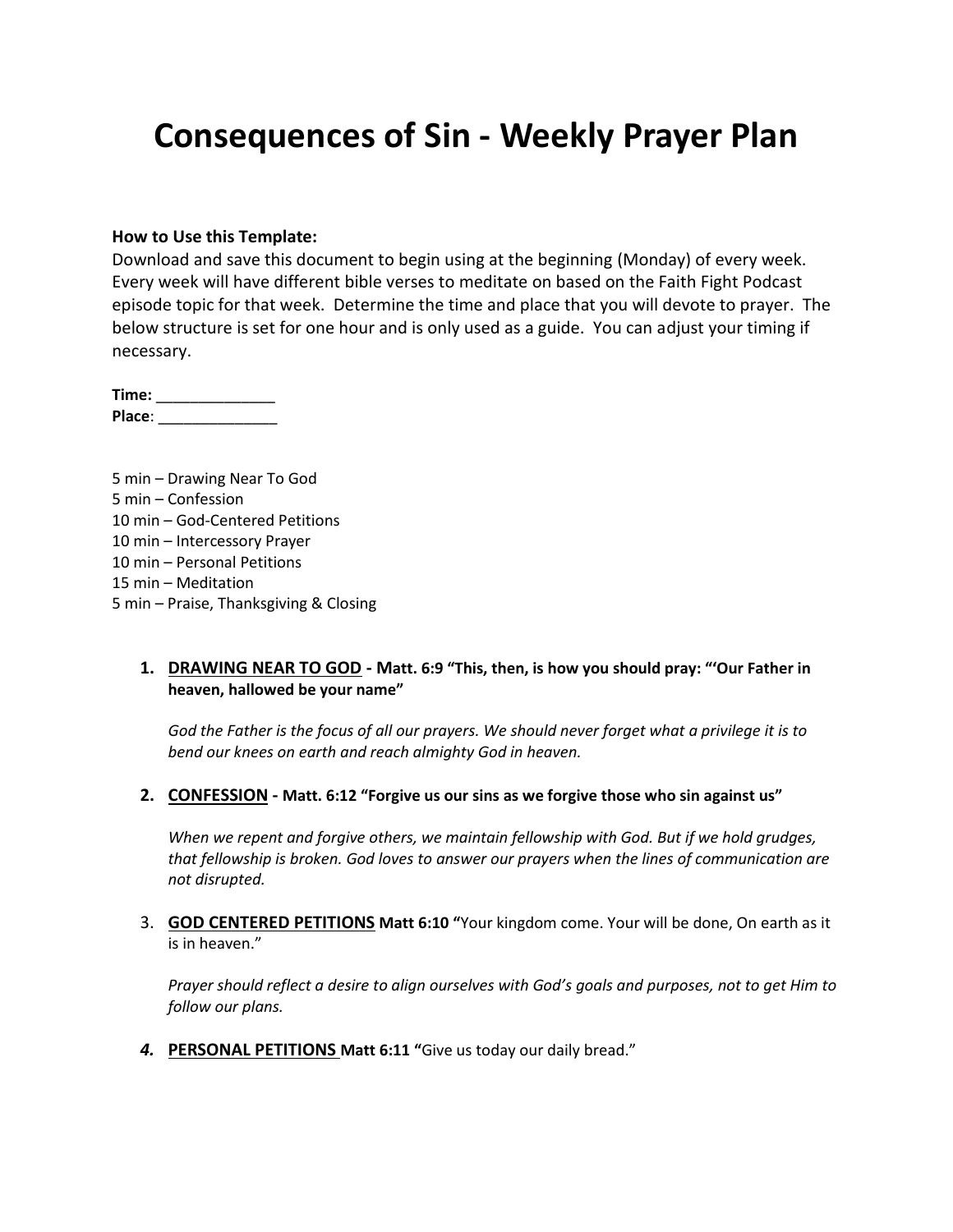*We are dependent upon the Lord for our needs and He wants us to come to Him with our requests.*

5. **MEDITATION Joshua 1:8** "Keep this Book of the Law always on your lips; meditate on it day and night, so that you may be careful to do everything written in it. Then you will be prosperous and successful."

*Meditation is thinking about the word of God to understand what it means in the context of the scripture and how it can apply to your life today. The Word of God is powerful enough to still be relevant in your life today even though it was written thousands of years ago.*

#### **Read through the scripture passages for today as listed below:**

Meditational Verses Monday: John 15:1-17 Tuesday: John 8:31-59 Wednesday: 1 John 3:11-24, Psalms 66:18 Thursday: Ephesians 4:17-20 Friday: Hebrews 12:1-13 Saturday: 1 John 1:5-10 Sunday: Matthew 27:45-46

**Once you have read the scripture for today, write down your answer to the questions below or any other insight/revelation that you receive in your prayer journal.** 

- 1. Is there a promise to claim?
- 2. Is there a lesson to learn?
- 3. Is there a blessing to enjoy?
- 4. Is there a command to obey?
- 5. Is there a sin to avoid?
- 6. Is there a new thought to carry with me?
- **6. PRAISE & THANKSGIVING 1 John 5:14-15** "This is the confidence we have in approaching God: that if we ask anything according to his will, he hears us. And if we know that he hears us whatever we ask—we know that we have what we asked of him."

We can end our prayer time with confidence that God has heard our prayer and will *answer in His perfect timing. Demonstrate your faith in Him by showing thanks before you see the answer to your prayers.*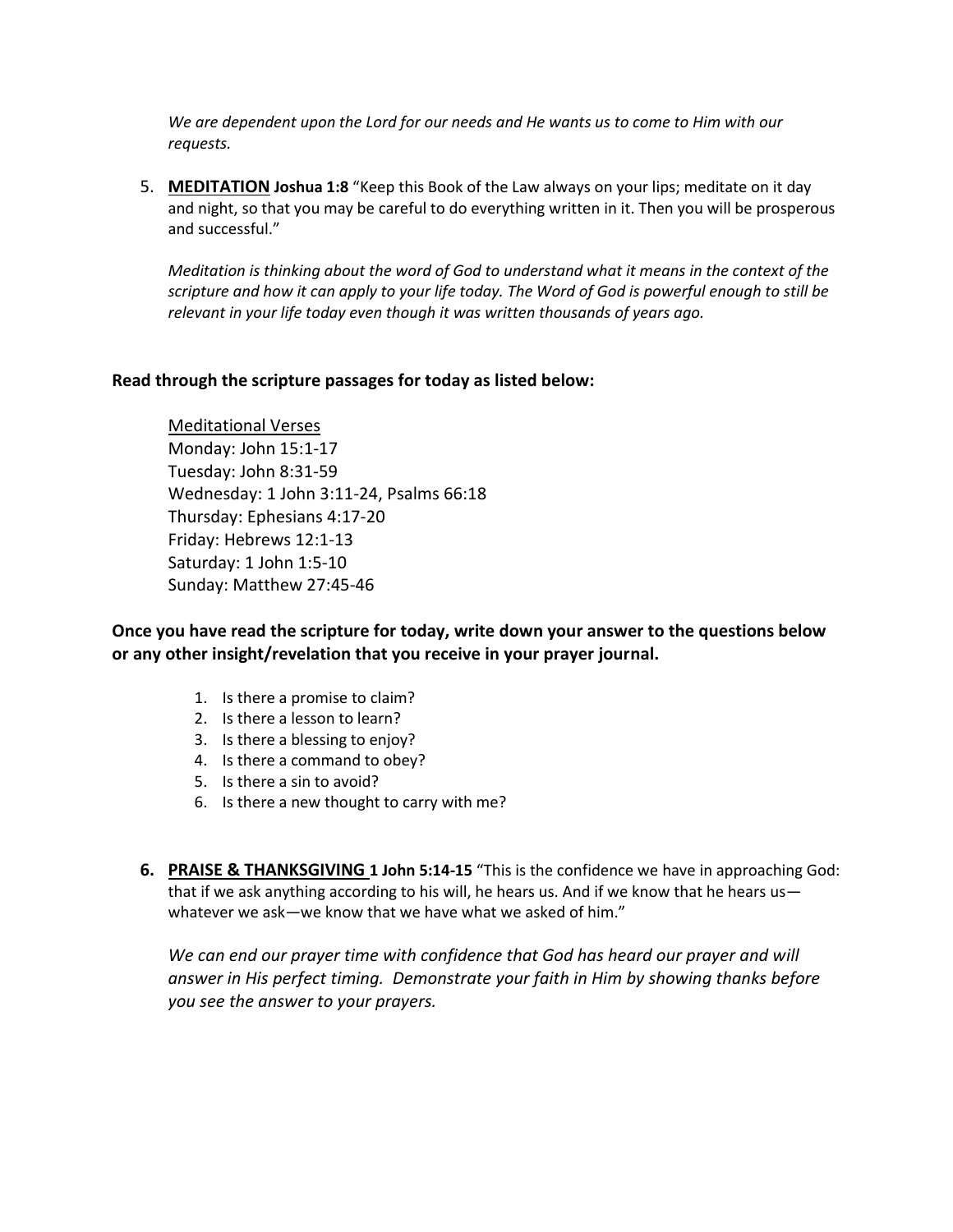# **Bible Verses & Notes - Consequences of Sin**

All sin has consequences. A little white lie or if you commit murder. It has a consequences and we need to remember those consequences so that we can avoid sinning in the future. This is extremely important as we try walk out our Christian life daily and try to grow and become who God has called us to be. As we go through this episode, listen to the different consequences of sin that we will talk about and remember them. It's in remembering these consequences. That it will help keep you from committing the same sins over and over again.

#### **Sin separates us from God**

*If we claim to have fellowship with him and yet walk in the darkness, we lie and do not live out the truth. - 1 John 1:6 NIV*

Fellowship with God is determined by our walk not by our talk. The choices we make in line with His Word will allow us to have fellowship with him.

*From noon until three in the afternoon darkness came over all the land. About three in the afternoon Jesus cried out in a loud voice, "Eli, Eli, lema sabachthani?" (which means "My God, my God, why have you forsaken me?"). - Matthew 27:45-46 NIV*

Jesus experienced the horrible abandonment of his Father as God poured out the wrath on his Son as he took the sins of the world. So we see from these verses how sin separates us from God.

#### **Sin blocks our blessings**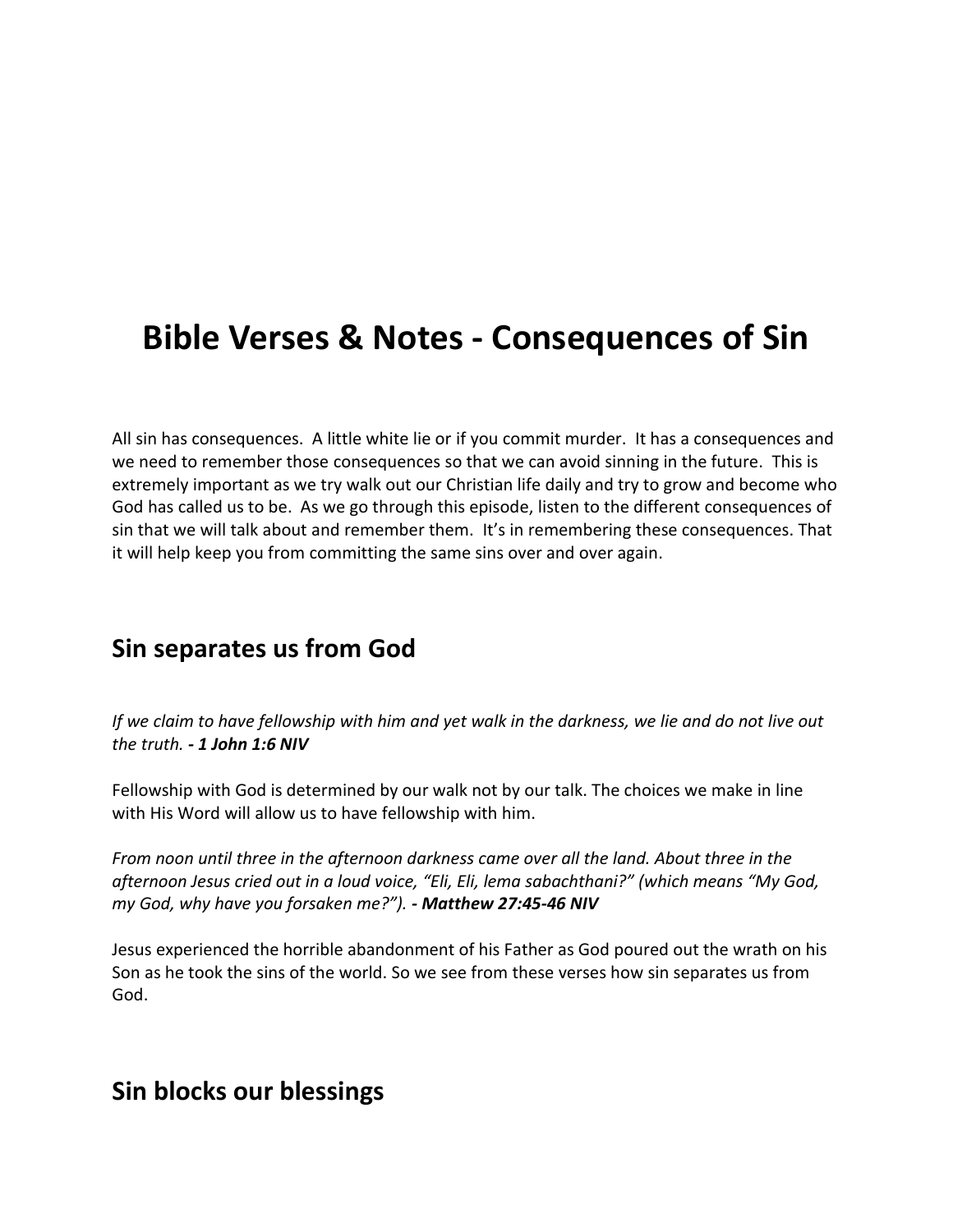*Your wrongdoings have kept these away; your sins have deprived you of good. - Jeremiah 5:25 NIV*

Here God had to strip away all the benefits that Judah and Israel had grown to cherish more than Him. Putting your possessions over your relationship with God is idolatry. That's a sin. This verse says that God held back good things from them as a result of their sin.

### **Sin entangles us**

*No one serving as a soldier gets entangled in civilian affairs, but rather tries to please his commanding officer. - 2 Timothy 2:4 NIV*

Paul uses the image of a good soldier to paint a picture of the Christian battle that we must fight daily. To be victorious In battle, no soldier gets entangled in civilian affairs. But seeks to please his commanding officer. This is the view we need to have so that we do not get caught up in sin.

*Therefore, since we are surrounded by such a great cloud of witnesses, let us throw off everything that hinders and the sin that so easily entangles. And let us run with perseverance the race marked out for us, fixing our eyes on Jesus, the pioneer and perfecter of faith. For the joy set before him he endured the cross, scorning its shame, and sat down at the right hand of the throne of God. - Hebrews 12:1-2 NIV*

The Christian life is hard work. It requires us to give up whatever endangers us and hinders our relationship with God. In order to finish the race that God has called us to run, we must let go of everything that will prevent us from doing Gods will. Being bound in sin will prevent you from finishing.

## **Sin grieve the Holy Spirit**

*And do not grieve the Holy Spirit of God, with whom you were sealed for the day of redemption. - Ephesians 4:30 NIV*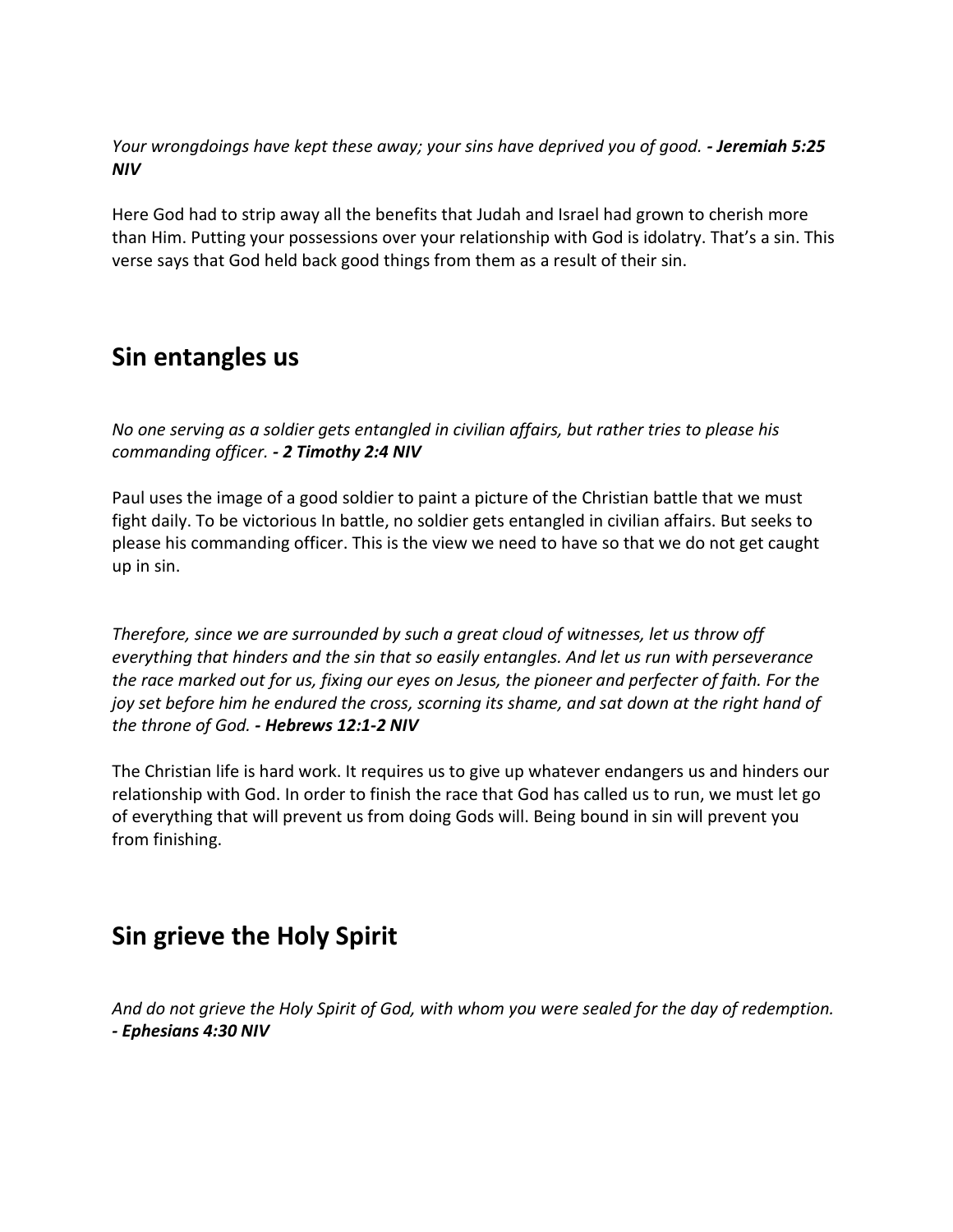We can grieve the Holy Spirit by the way we live. To grieve means: *to feel grief for or because of someone. To cause great distress to someone.* In the verses prior to this, Paul warns us on some things that grieve the Holy Spirit and if we want to be pleasing to God we must avoid these sins.

#### **Sin causes your heart to be hard**

*So I tell you this, and insist on it in the Lord, that you must no longer live as the Gentiles do, in the futility of their thinking. They are darkened in their understanding and separated from the*  life of God because of the ignorance that is in them due to the hardening of their hearts. Having *lost all sensitivity, they have given themselves over to sensuality so as to indulge in every kind of impurity, and they are full of greed. That, however, is not the way of life you learned - Ephesians 4:17-20 NIV*

Paul says here that Christians should not live as gentiles do who are ignorant of life in God due to their heart being calloused. They don't have the understanding of what sin is and have given themselves over to all kinds of impurity that has caused their heart to be hard towards God. This is not the way of life that God wants for us.

### **Sin can enslave you**

*To the Jews who had believed him, Jesus said, "If you hold to my teaching, you are really my disciples. Then you will know the truth, and the truth will set you free." They answered him, "We are Abraham's descendants and have never been slaves of anyone. How can you say that we shall be set free?" Jesus replied, "Very truly I tell you, everyone who sins is a slave to sin. - John 8:31-34 NIV*

Here Jesus says that if you continue in his words then the truth will set you free. Since this statement is true, then the opposite is also true. If you don't continue in his word (if you live in sin) then you will be enslaved by it. And as we continue to read in verse 34 Jesus confirms that by saying everyone who sins is a slave to it. So stay away from sin because it will enslave you.

## **Sin steals your joy**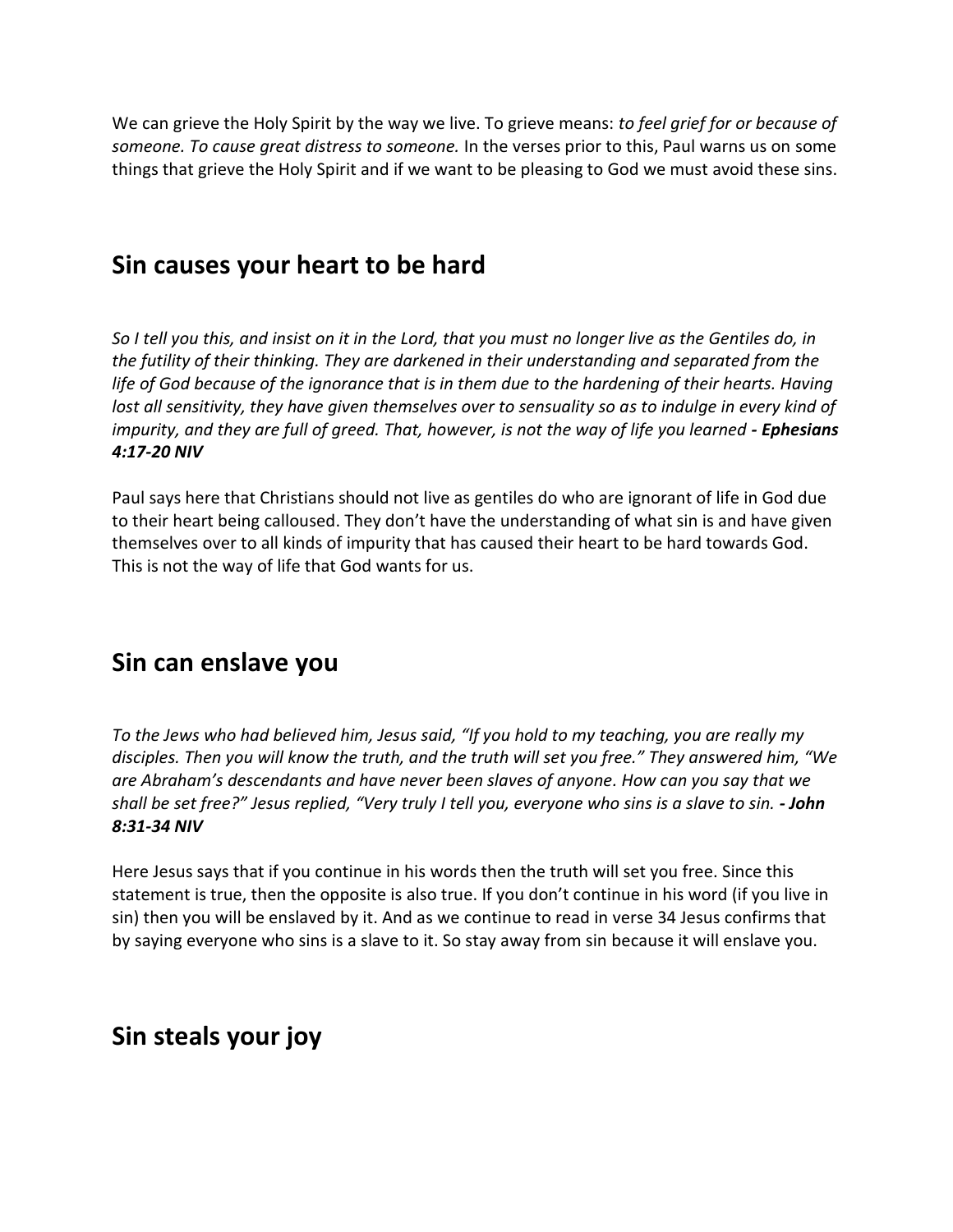*If you keep my commands, you will remain in my love, just as I have kept my Father's commands and remain in his love. I have told you this so that my joy may be in you and that your joy may be complete. - John 15:10-11 NIV*

Jesus wants us to have joy and enjoy life. Our part is to keep his commands and abide in him. Sin will cause you to live outside of this boundary and miss Gods best for you. So avoid committing sins that will steal your joy.

*Restore to me the joy of your salvation and grant me a willing spirit, to sustain me. - Psalms 51:12 NIV*

This verse was written by David after he sinned by committing adultery. He lost his joy and he prayed and asked God to restore his joy to him.

### **Powerlessness in Prayer**

*If I had cherished sin in my heart, the Lord would not have listened; - Psalms 66:18 NIV*

To cherish sin means to hide it and keep it in your heart to return back to it in the future. If you commit a sin that you know is wrong but you enjoy it, you may go to God and ask for forgiveness but you haven't truly repented and turned away from that sin. Couple days later you do it again. This verse says that if you cherish a sin like this, God won't get your prayers.

*Dear friends, if our hearts do not condemn us, we have confidence before God and receive from him anything we ask, because we keep his commands and do what pleases him. - 1 John 3:21- 22 NIV*

Obedience to Gods word will allow us to have answered prayers. It will give us the confidence to go towards God for anything we need and He will answer. Failing to do what pleases God will make your prayers powerless.

### **Gods disciplines us**

*And have you completely forgotten this word of encouragement that addresses you as a father addresses his son? It says, "My son, do not make light of the Lord's discipline, and do not lose heart when he rebukes you, because the Lord disciplines the one he loves, and he chastens*